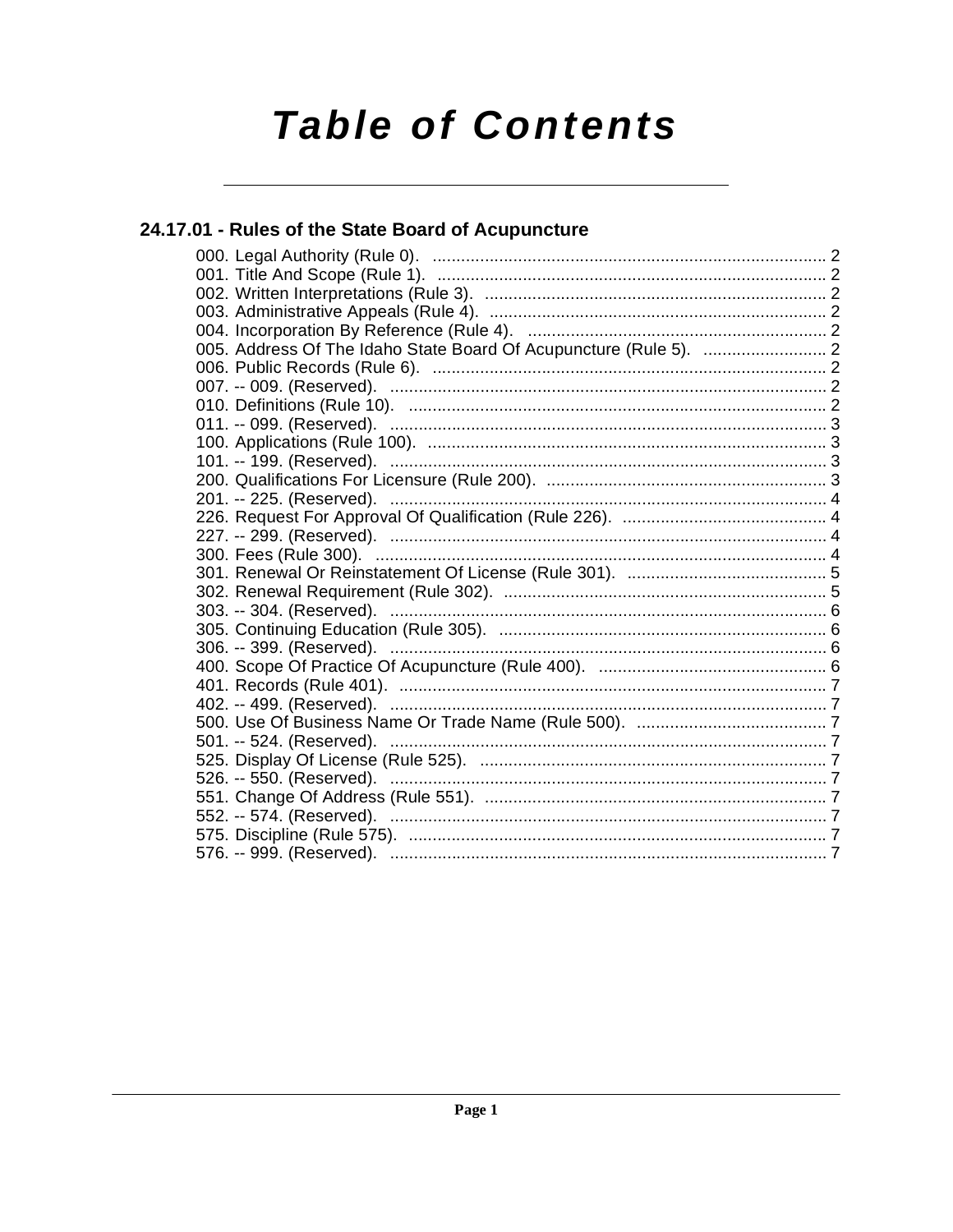#### **IDAPA 24 TITLE 17 CHAPTER 01**

#### **24.17.01 - RULES OF THE STATE BOARD OF ACUPUNCTURE**

#### <span id="page-1-1"></span><span id="page-1-0"></span>**000. LEGAL AUTHORITY (RULE 0).**

These rules are hereby prescribed and established pursuant to the authority vested in the State Board of Acupuncture by the provisions of Section 54-4705, Idaho Code. (3-10-00)

#### <span id="page-1-2"></span>**001. TITLE AND SCOPE (RULE 1).**

**01. Title**. These rules shall be cited as IDAPA 24.17.01, "Rules of the State Board of Acupuncture".  $(3-10-00)$ 

**02.** Scope. These rules review and establish the minimum requirements for licensure/certification of turists. (3-10-00) acupuncturists.

#### <span id="page-1-3"></span>**002. WRITTEN INTERPRETATIONS (RULE 3).**

The Board may, from time to time, issue written statements pertaining to the interpretation of the rules of this chapter. Such interpretations, if any, shall be available for public inspection and copying, at cost, in the main office of the Bureau of Occupational Licenses. (3-10-00) Bureau of Occupational Licenses.

#### <span id="page-1-4"></span>**003. ADMINISTRATIVE APPEALS (RULE 4).**

Administrative Appeals shall be governed by the Administrative Procedure Act, Title 67, Chapter 52, Idaho Code. (3-10-00)

#### <span id="page-1-5"></span>**004. INCORPORATION BY REFERENCE (RULE 4).**

These rules do not incorporate by reference any document other than those sections of Idaho Code so referenced.  $(5-3-03)$ 

#### <span id="page-1-6"></span>**005. ADDRESS OF THE IDAHO STATE BOARD OF ACUPUNCTURE (RULE 5).**

[The office of the Board of Acupuncture is located within the Bureau of Occupational Licenses, Owyhee Plaza, 1109](http://avu@ibol.idaho.gov)  Main St., Suite 220, Boise, ID 83702. The phone number of the Board is (208) 334-3233. The Board's FAX number [is \(208\) 334-3945. The Board's e-mail address is acu@ibol.state.id.us. The Board's official web site is at](http://avu@ibol.idaho.gov) [http://](http://www.ibol.idaho.gov/acu.htm) [www.ibol.idaho.gov/acu.htm.](http://www.ibol.idaho.gov/acu.htm)

#### <span id="page-1-7"></span>**006. PUBLIC RECORDS (RULE 6).**

The records associated with the Board of Acupuncture are subject to the provisions of the Idaho Public Records Act, Title 9, Chapter 3, Idaho Code.

#### <span id="page-1-8"></span>**007. -- 009. (RESERVED).**

#### <span id="page-1-9"></span>**010. DEFINITIONS (RULE 10).**

<span id="page-1-13"></span><span id="page-1-11"></span><span id="page-1-10"></span>**01. Board**. The State Board of Acupuncture as prescribed in Section 54-4704, Idaho Code. (3-10-00)

**02. Technician Certificate**. The category of license granted to a qualified applicant who meets the ents pursuant to Section 54-4708, Idaho Code. (3-30-01) requirements pursuant to Section 54-4708, Idaho Code.

**03.** Certification. The category of license granted to a qualified applicant who meets the requirements pursuant to Section 54-4707, Idaho Code. (3-30-01)

**04. License**. Any license, certification or technician certificate issued to a qualified applicant pursuant to IDAPA 24.17.01, "Rules of the State Board of Acupuncture," promulgated by the Board, permitting said applicant to practice acupuncture in the state of Idaho.  $(3-10-00)$ 

<span id="page-1-12"></span>**05.** Practitioner. A person to whom a license, certification or technician certificate has been issued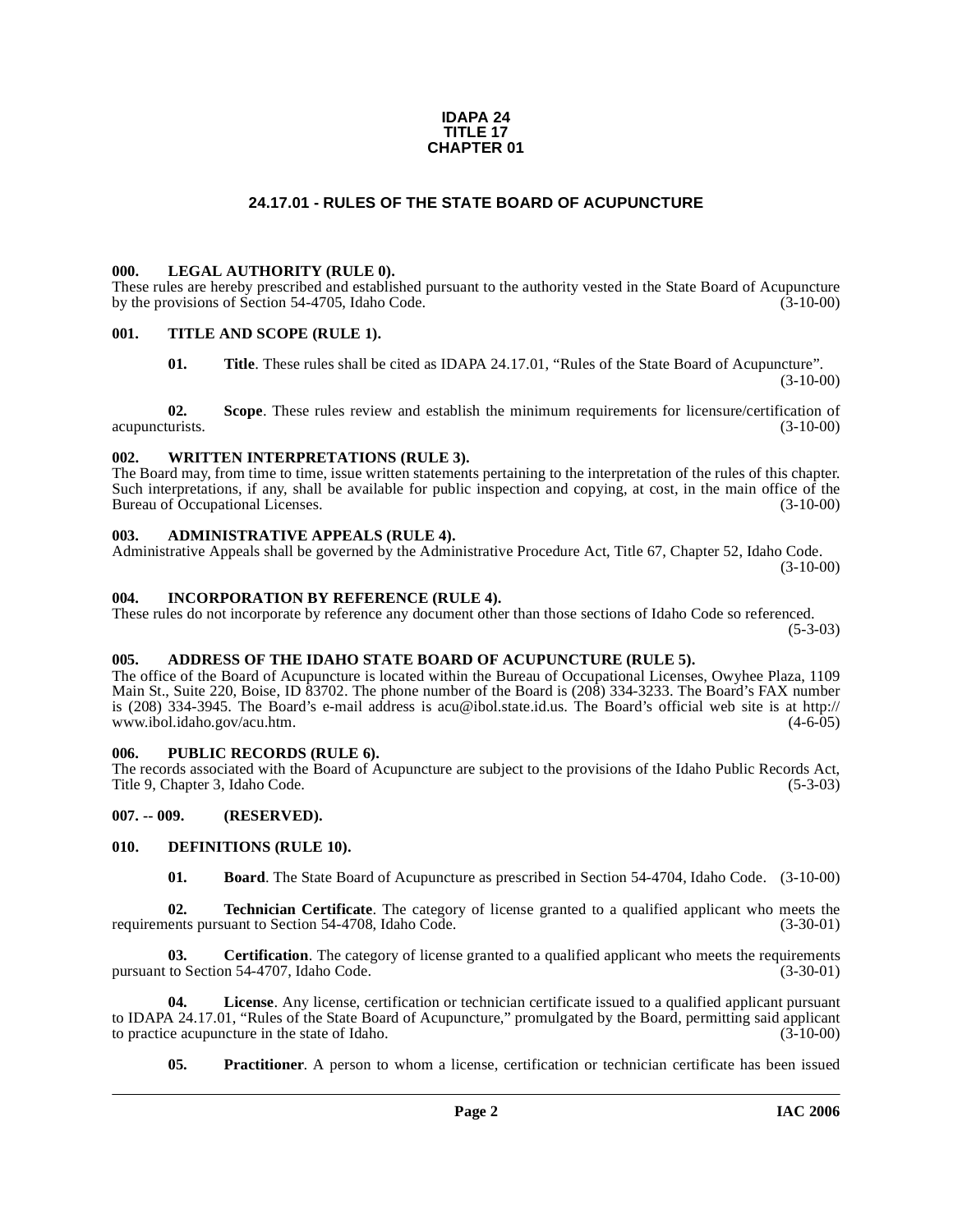#### **IDAHO ADMINISTRATIVE CODE IDAPA 24.17.01 Rules of the State Board of Acupuncture**

pursuant to Title 54, Chapter 47, Idaho Code. (3-30-01)

<span id="page-2-7"></span>**06.** Licensure/Licensed. The category of license granted to a qualified applicant who meets the ents pursuant to Section 54-4706. Idaho Code. (3-30-01) requirements pursuant to Section 54-4706, Idaho Code.

**07. Approved Acupuncture Program**. A formal full-time acupuncture educational program that has met the standards of the Accreditation Commission for Acupuncture and Oriental Medicine or an equivalent educational body. An acupuncture program may be established as having satisfied this requirement by obtaining:

<span id="page-2-5"></span>(3-30-01) **a.** Accreditation; or (3-30-01)

<span id="page-2-6"></span>**b.** Candidacy for accreditation; or (3-30-01)

**c.** An equivalent evaluation performed by a private, state government, or foreign government agency recognized for that purpose by the NCCAOM (National Certification Commission for Acupuncture and Oriental Medicine) Eligibility Committee. (3-30-01) Medicine) Eligibility Committee.

**08. Didactic Course Work**. Educational instruction in acupuncture that is physically obtained in a classroom or laboratory setting, and when such instruction is obtained from, and in the presence of, a person credentialed as a qualified educator of acupuncture. credentialed as a qualified educator of acupuncture.

**09.** Clinical Practice. Practical experience in acupuncture that is physically obtained in a health care in order to meet the minimum requirements for licensure or certification. (3-30-01) facility in order to meet the minimum requirements for licensure or certification.

**10. 10. Bureau**. The Bureau of Occupational Licenses as prescribed in Sections 54-4705 and 67-2602, Idaho Code. (5-3-03) Idaho Code. (5-3-03)

<span id="page-2-0"></span>**011. -- 099. (RESERVED).**

#### <span id="page-2-4"></span><span id="page-2-1"></span>**100. APPLICATIONS (RULE 100).**

Applications for licensure, certification and technician certificate shall be on forms approved by the Board. (5-3-03)

#### <span id="page-2-2"></span>**101. -- 199. (RESERVED).**

#### <span id="page-2-8"></span><span id="page-2-3"></span>**200. QUALIFICATIONS FOR LICENSURE (RULE 200).**

**01. Requirements for Licensure**. Applicants for licensure shall submit a complete application, required fee, and official certified documentation of either: (3-30-01)

<span id="page-2-9"></span>**a.** Certification from NCCAOM; or (5-3-03)

**b.** Graduation from an approved formal full-time acupuncture program of at least one thousand seven hundred twenty-five (1,725) hours of entry-level acupuncture education which includes a minimum of one thousand<br>(1000) hours of didactic course work and five hundred (500) clinical hours practice; and (3-30-01)  $(1000)$  hours of didactic course work and five hundred  $(500)$  clinical hours practice; and

**c.** Successful completion of an acupuncture internship, or other equivalent experience as approved by the Board; and  $(3-30-01)$ 

**d.** Receipt of a passing grade on an NCCAOM Acupuncture certification examination; or (3-30-01)

**e.** Other demonstration of proficiency as uniformly required by the Board for other similarly qualified ts for licensure; and (3-30-01) applicants for licensure; and

**f.** Successful completion of a Blood Borne Pathogen course and comprehensive examination that ates clean needle techniques and OSHA procedures and requirements. (3-30-01) incorporates clean needle techniques and OSHA procedures and requirements.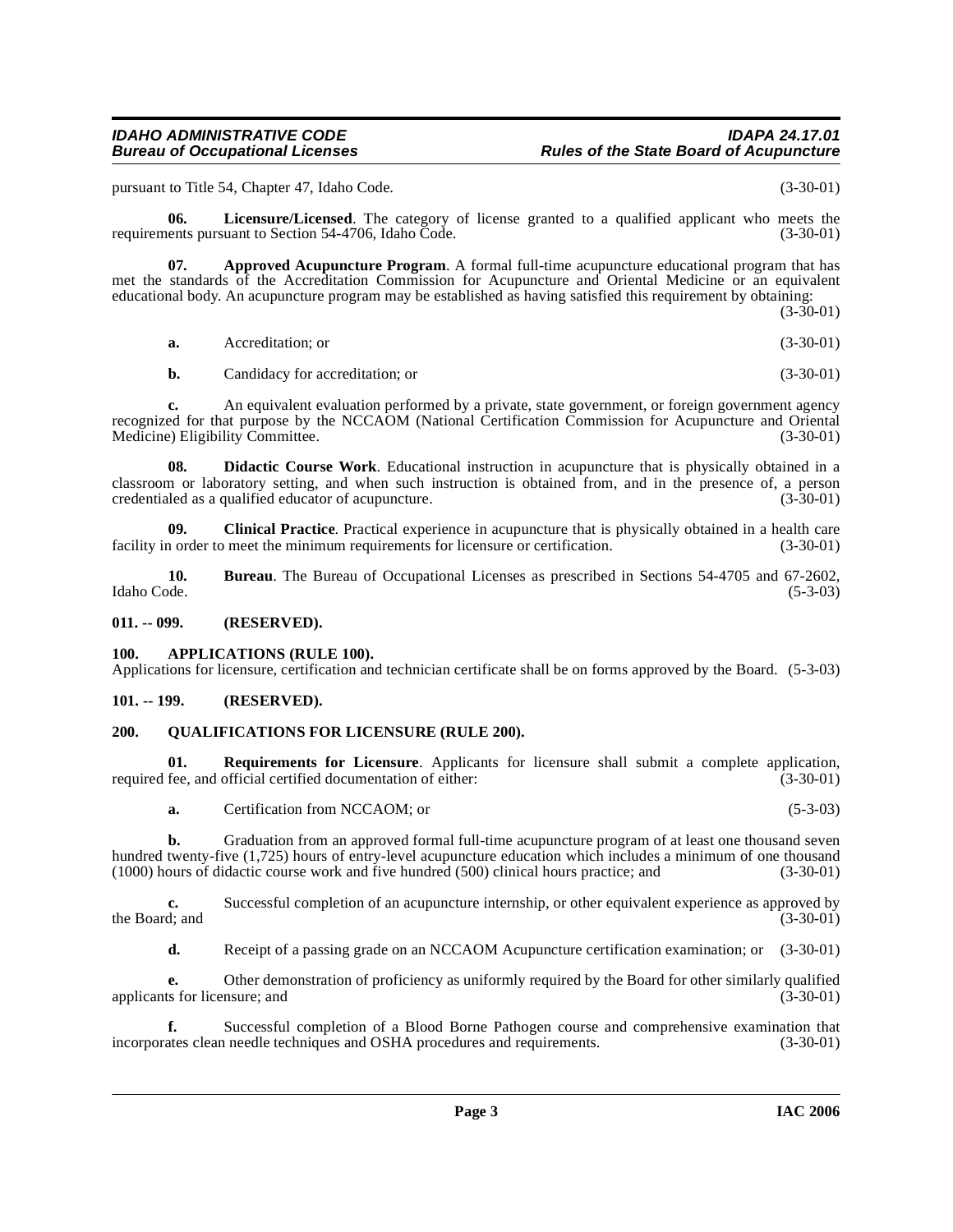<span id="page-3-8"></span>**02. Requirements for Certification**. Applicants for certification shall submit a complete application, fee and official certified documentation of either: (3-30-01) required fee and official certified documentation of either:

**a.** Successful completion of the requirements for full membership of the American Academy of Medical Acupuncture or fellowship of the International Academy of Medical Acupuncture, Inc.; or (3-30-01)

**b.** Successful completion of a minimum of one hundred (100) hours of didactic course work, two hundred (200) hours of practice as a certified technician over a one (1) year period, twenty-five (25) case studies; and (3-30-01)

**c.** Receipt of a passing grade on a board approved examination that measures minimum competency;<br>(3-30-01) or  $(3-30-01)$ 

**d.** Other demonstration of proficiency as uniformly required by the Board for other similarly qualified applicants for certification; and (3-10-00)

**e.** Successful completion of a Blood Borne Pathogen course and comprehensive examination that ates clean needle techniques and OSHA procedures and requirements. (3-30-01) incorporates clean needle techniques and OSHA procedures and requirements.

<span id="page-3-7"></span>**03. Requirements for Acupuncture Technician Certificate**. Applicants for Acupuncture technician Certificate shall submit a complete application, required fee, and official certified documentation of either: (3-30-01)

**a.** Successful completion of the requirements for clinical technician certificate from the International y of Medical Acupuncture, Inc.; or Academy of Medical Acupuncture, Inc.; or

**b.** Successful completion of a minimum of one hundred (100) hours of didactic course work within cademic year; and (3-30-01) one (1) academic year; and

**c.** Successful completion of a Blood Borne Pathogen course and comprehensive examination that incorporates clean needle techniques and OSHA procedures and requirements; and (3-30-01)

**d.** Receipt of a passing grade on a board approved examination leading to an Acupuncture Technician Certificate, or other demonstration of proficiency as may be uniformly required for other similarly qualified applicants as approved by the Board.  $(3-30-01)$ 

#### <span id="page-3-0"></span>**201. -- 225. (RESERVED).**

#### <span id="page-3-6"></span><span id="page-3-1"></span>**226. REQUEST FOR APPROVAL OF QUALIFICATION (RULE 226).**

<span id="page-3-4"></span>**01.** Course Review. A person or entity may request approval of a course of study in acupuncture that will be offered to qualify applicants for a credential to practice acupuncture. The request shall include a complete description of the required hours, scope and extent of academic and other training and clinical experience offered through the course along with appropriate supporting documentation and course materials. The request shall also designate whether approval is sought for compliance with standards for licensure, certification or technician certificate. (3-10-00) certificate. (3-10-00)

**02. Individual Qualification**. An applicant may request approval of his individual qualification for licensure or certification in acupuncture. The request shall include a complete description of the number of hours, scope and extent of academic and other training and clinical experience the individual has received along with available supporting documentation. The request shall also designate whether qualification is sought for licensure, certification or technician certificate. A demonstration of proficiency or examination may be required as a part of the determination of the individual's qualification. (3-10-00)

#### <span id="page-3-2"></span>**227. -- 299. (RESERVED).**

#### <span id="page-3-5"></span><span id="page-3-3"></span>**300. FEES (RULE 300).**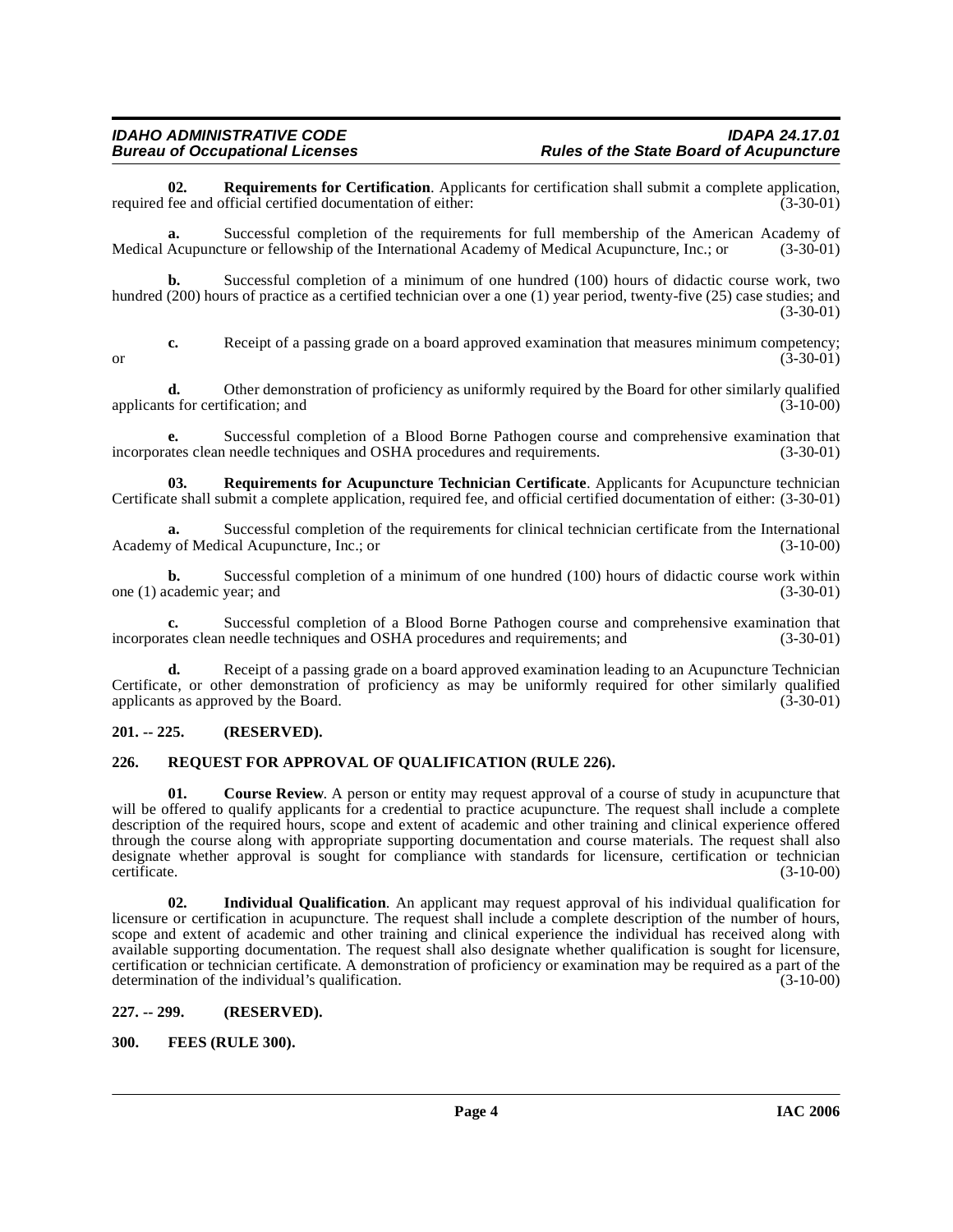<span id="page-4-9"></span><span id="page-4-4"></span><span id="page-4-3"></span>

| dollars $(\$250)$ . | 01. | <b>Application Fee.</b> Application fee for any original license or certification – two hundred fifty | $(3-30-01)$ |
|---------------------|-----|-------------------------------------------------------------------------------------------------------|-------------|
|                     | 02. | <b>Original License Fee.</b>                                                                          | $(3-30-01)$ |
|                     | a.  | Original license fee - two hundred fifty dollars (\$250).                                             | $(3-10-00)$ |
|                     | b.  | Original fee for Certification - two hundred fifty dollars (\$250).                                   | $(3-30-01)$ |
|                     | c.  | Original fee for Technician Certification - one hundred fifty dollars (\$150).                        | $(3-30-01)$ |
|                     | 03. | <b>Annual Renewal Fee.</b>                                                                            | $(3-10-00)$ |
|                     | a.  | Annual renewal fee for Licensure – two hundred fifty dollars $(\$250)$ .                              | $(3-10-00)$ |
|                     | b.  | Annual renewal fee for Certification – two hundred fifty dollars $(\$250)$ .                          | $(3-10-00)$ |
|                     | c.  | Annual renewal fee for Technician Certification – one hundred fifty dollars (\$150).                  | $(3-10-00)$ |
|                     | 04. | <b>Inactive License</b> . Inactive license or certification fee – fifty dollars (\$50).               | $(3-30-01)$ |
|                     | 05. | <b>Non-refundable.</b> All fees are non-refundable.                                                   | $(3-10-00)$ |
|                     |     |                                                                                                       |             |

<span id="page-4-8"></span><span id="page-4-6"></span>**06. Yearly Fees**. With the exception of Subsection 300.01 and 300.02 all fees provided under these rules are yearly fees.  $(3-10-00)$ 

#### <span id="page-4-11"></span><span id="page-4-0"></span>**301. RENEWAL OR REINSTATEMENT OF LICENSE (RULE 301).**

**01. Expiration Date**. All Acupuncture licenses and certificates expire and must be renewed annually on forms approved by the Board in accordance with Section 67-2614, Idaho Code.. Licenses and certificates not so renewed will be cancelled in accordance with Section 67-2614, Idaho Code.

<span id="page-4-10"></span>**02. Reinstatement**. Any license or certificate cancelled for failure to renew may be reinstated in accordance with Section 67-2614, Idaho Code, with the exception that the reinstatement fee shall be two hundred fifty dollars (\$250) and the applicant shall submit proof of having met the required continuing education for each year the license or certificate was cancelled.

#### <span id="page-4-1"></span>**302. RENEWAL REQUIREMENT (RULE 302).**

<span id="page-4-12"></span><span id="page-4-2"></span>

| -01. | <b>Active Status.</b> Each renewal application must be accompanied by: | $(3-10-00)$ |
|------|------------------------------------------------------------------------|-------------|
| а.   | The established fee; and                                               | $(3-10-00)$ |

**b.** Beginning July 1, 2004, certification of having attended and completed a minimum of fifteen (15) hours of acupuncture study or oriental medical theory and techniques within the previous twelve (12) months, as<br>(3-20-04) (3-20-04) approved by the Idaho Board of Acupuncture.

**c.** Compliance with the continuing education (CE) requirements for licensees shall be reported annually. A CE course taken in any renewal year, but not claimed for CE credit in that year, may be utilized for credit in the following renewal year. (5-3-03) in the following renewal year.

<span id="page-4-7"></span>**Inactive Status**. A currently licensed or certified practitioner may request in writing to have their license placed on inactive status and pay the inactive status fee. Such request must be made prior to the expiration date of the license, otherwise the license shall be deemed cancelled for failure to renew. (5-3-03) date of the license, otherwise the license shall be deemed cancelled for failure to renew.

<span id="page-4-5"></span>**03. Definition of Inactive Status**. "Inactive" status means an Idaho Acupuncture license that may be made active by paying the renewal fee. Until payment of said fee, such individual may not practice acupuncture in the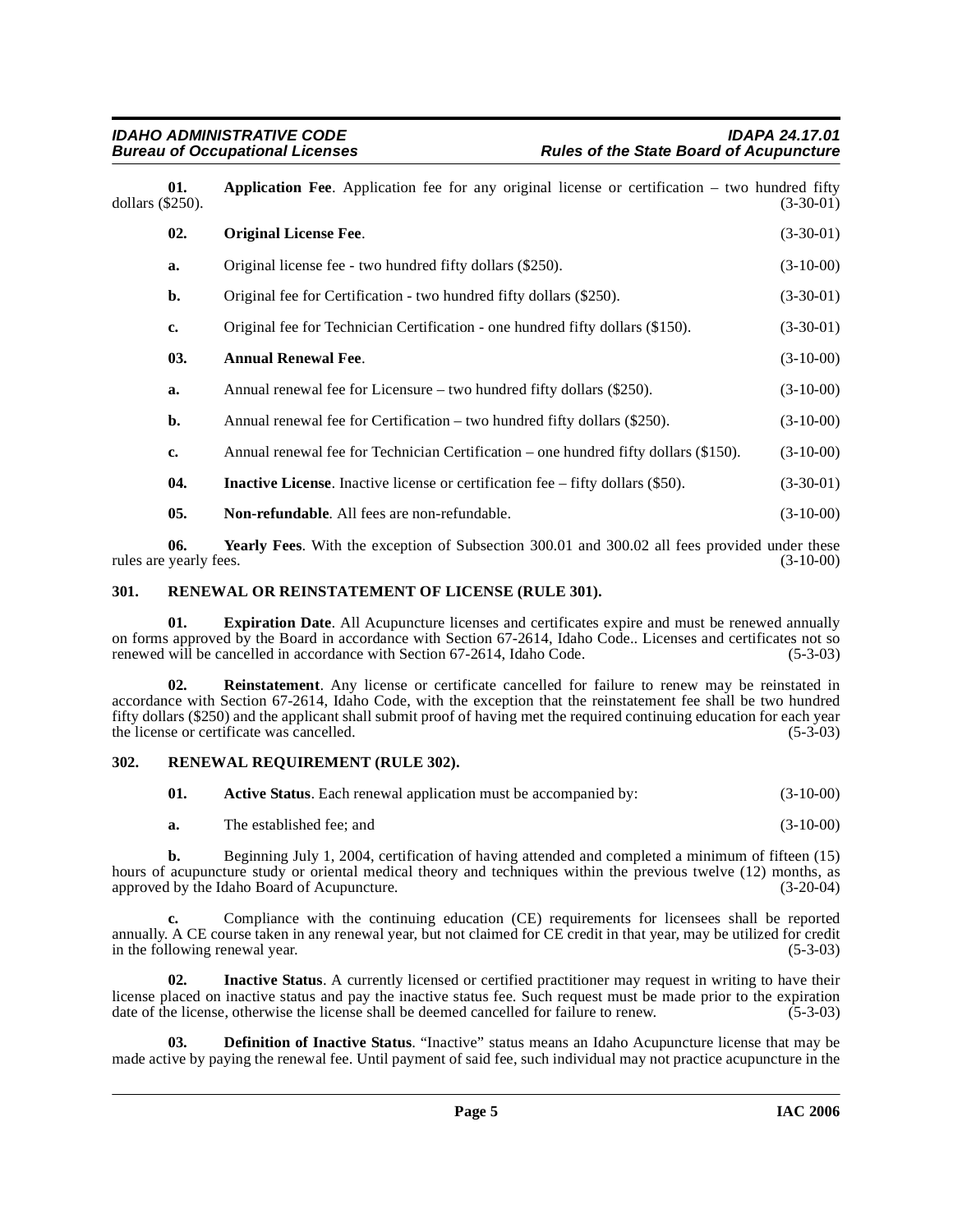<span id="page-5-10"></span>**04. Waiving Continuing Education Requirements**. All continuing education requirements will be waived for any year or portion thereof that a licensee maintains an inactive license and is not actively practicing in Idaho. Inactive license renewal notices and licenses will be marked "Inactive". A licensee desiring active status must show acceptable fulfillment of continuing educational requirements for the current year and submit a fee equivalent to the difference between the inactive and active renewal fee. The continuing educational requirement and the fees will not be prorated for a partial year. (5-3-03)

#### <span id="page-5-0"></span>**303. -- 304. (RESERVED).**

#### <span id="page-5-4"></span><span id="page-5-1"></span>**305. CONTINUING EDUCATION (RULE 305).**

In order to further protect the public health and to facilitate the administration of the Acupuncture Act, the Board has formulated the following rules: (5-3-03)

**01. Subject Material**. The subject material of the continuing education requirement shall be germane actice of acupuncture and: (5-3-03) to the practice of acupuncture and;

**a.** Accepted by NCCAOM, offered by accredited schools of acupuncture and oriental medicine, or otherwise approved by the Board. (5-3-03)

**b.** "Germane to the practice of acupuncture" shall be consistent with Section 54-4702(1)(4), Idaho (5-3-03)  $\text{Code.}$  (5-3-03)

<span id="page-5-9"></span>**02. Verification of Attendance**. It shall be necessary for each licensee to maintain verification of attendance by securing authorized signatures or other documentation from the course instructors or sponsoring institution substantiating any hours attended by the applicant. This verification shall be maintained by the licensee for<br>no less than seven (7) years and provided to the Board upon the request of the Board or its agent. ( no less than seven (7) years and provided to the Board upon the request of the Board or its agent.

<span id="page-5-5"></span>**03. Distance Learning and Independent Study**. The Board may approve a course of study for continuing education credit that does not include the actual physical attendance of the applicant in a face-to-face setting with the course instructor. Distance Learning or Independent Study courses shall be eligible for continuing education credits if approved by NCCAOM or upon approval of the Board. (4-6-05)

<span id="page-5-6"></span>**04. Requests for Approval**. All requests for approval or pre-approval of educational programs must be made to the Board in writing, and must be accompanied by a statement that includes the name of the instructor or instructors, the date and time and location of the course, the specific agenda for the course, the number of continuing education credit hours requested, and a statement of how the course is believed to be pertinent to the practice of acupuncture. (5-3-03)

<span id="page-5-8"></span>**05. Special Exemption**. The Board shall have authority to make exceptions for reasons of individual hardship, including health (certified by a medical doctor) or other good cause. The licensee must provide any information requested by the Board to assist in substantiating hardship cases. This exemption is granted at the sole discretion of the Board.  $(4-6-05)$ 

#### <span id="page-5-2"></span>**306. -- 399. (RESERVED).**

#### <span id="page-5-7"></span><span id="page-5-3"></span>**400. SCOPE OF PRACTICE OF ACUPUNCTURE (RULE 400).**

The Board recognizes that the practice of acupuncture is widely utilized as a treatment modality and that acupuncture may be appropriately and effectively utilized within various disciplines. The Board also finds that regulation of the scope of practice for practitioners is appropriate to protect the health, safety and welfare of the people of Idaho. Upon being granted a license or certification to practice acupuncture, a practitioner is authorized to provide only acupuncture services and treatments for which that practitioner has been appropriately trained and prepared by Board approved education or practical experience. Information contained within the application or otherwise included in the credential file maintained by the Board for that practitioner shall be prima facie evidence of the practitioner's education and experience. It is the responsibility of the individual practitioner to ensure that the information in his credential file is accurate, complete and supplemented timely. (3-30-01) credential file is accurate, complete and supplemented timely.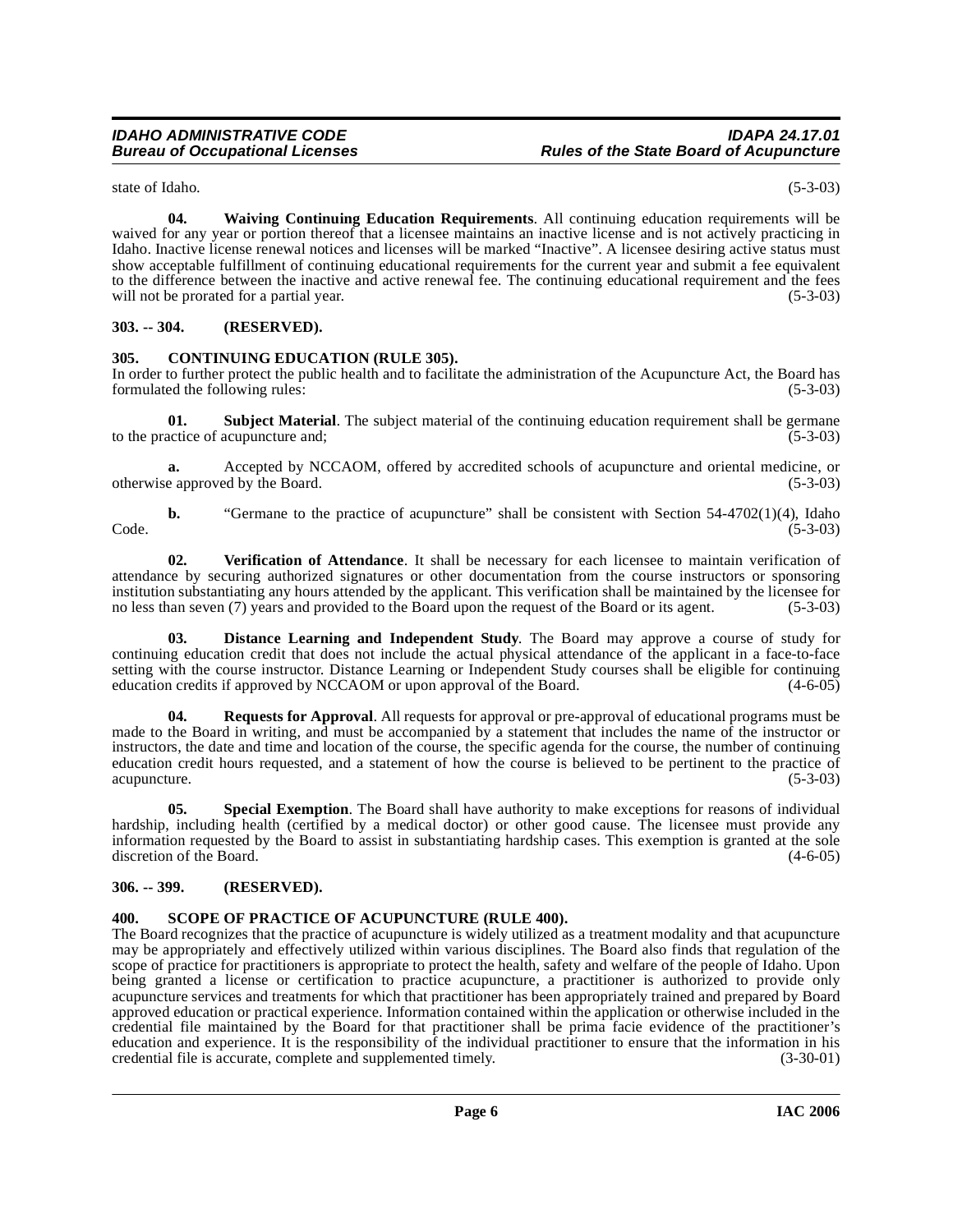#### <span id="page-6-12"></span><span id="page-6-0"></span>**401. RECORDS (RULE 401).**

A practitioner shall keep accurate records of each patient the practitioner treats. The records shall include the name of the patient, the indication and nature of treatment given, and any other relevant data deemed important by the practitioner. Records shall be kept on file for a minimum of five (5) years and shall be open to inspection at any time by the Board or its duly authorized representative and shall be made available to the patient on request. (3-10-00)

#### <span id="page-6-1"></span>**402. -- 499. (RESERVED).**

#### <span id="page-6-13"></span><span id="page-6-2"></span>**500. USE OF BUSINESS NAME OR TRADE NAME (RULE 500).**

A business name or trade name used by a practitioner shall be registered with the Board within thirty (30) business days from commencement of using such name. (3-30-01) days from commencement of using such name.

#### <span id="page-6-3"></span>**501. -- 524. (RESERVED).**

#### <span id="page-6-11"></span><span id="page-6-4"></span>**525. DISPLAY OF LICENSE (RULE 525).**

The license shall be conspicuously displayed in the office of the Practitioner. (3-10-00)

#### <span id="page-6-5"></span>**526. -- 550. (RESERVED).**

#### <span id="page-6-10"></span><span id="page-6-6"></span>**551. CHANGE OF ADDRESS (RULE 551).**

A practitioner shall notify the Board of any change of address within thirty (30) days of the change. (3-10-00)

#### <span id="page-6-7"></span>**552. -- 574. (RESERVED).**

#### <span id="page-6-8"></span>**575. DISCIPLINE (RULE 575).**

**01. Civil Fine**. The Board may impose a civil fine not to exceed one thousand dollars (\$1,000) upon a licensee for each violation of Section 54-4711, Idaho Code. (4-6-05)

**02. Costs and Fees**. The Board may order a licensee to pay the costs and fees incurred by the Board in the investigation or prosecution of the licensee for violation of Section 54-4711, Idaho Code. (4-6-05)

#### <span id="page-6-9"></span>**576. -- 999. (RESERVED).**